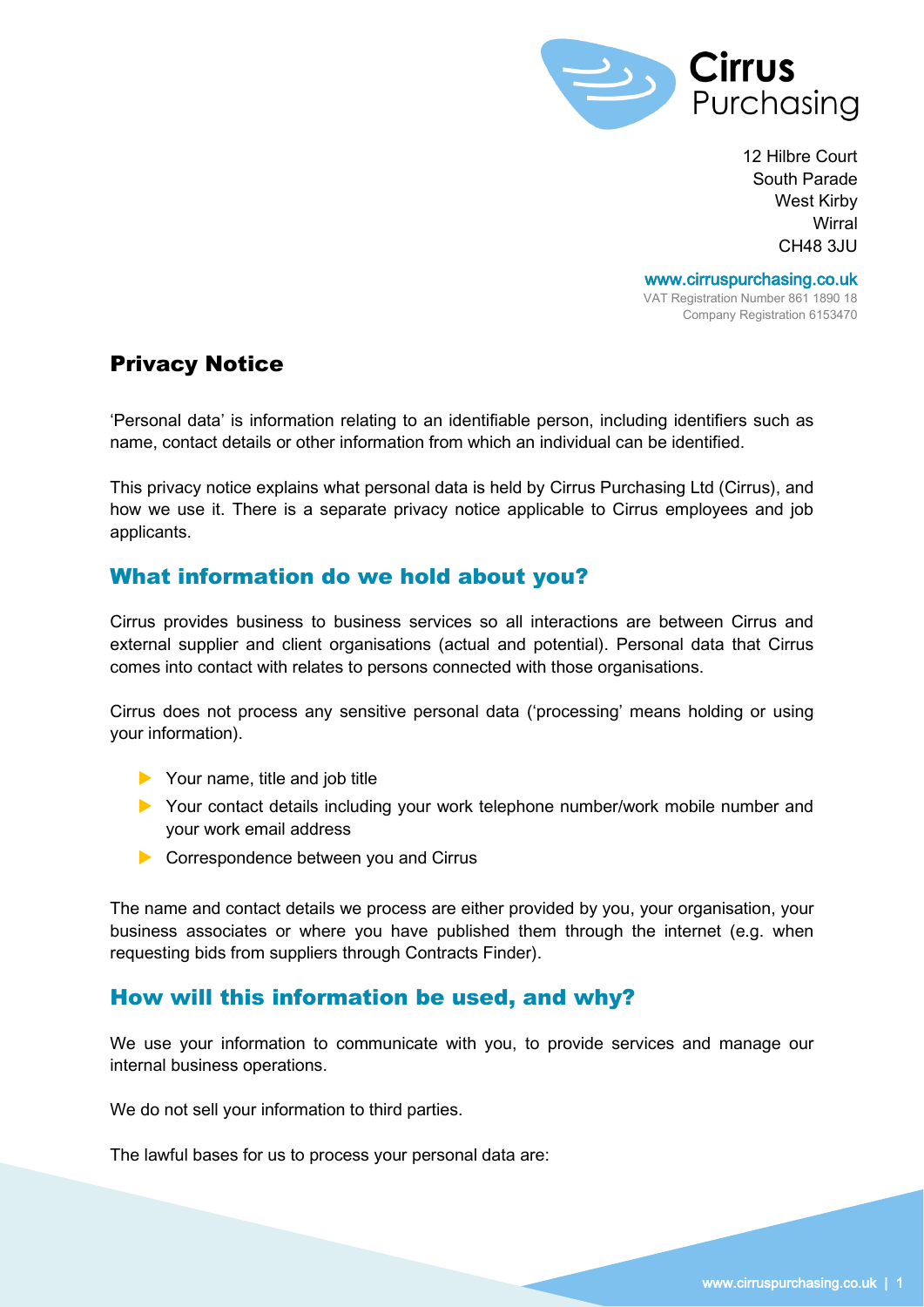

- 1. Processing is necessary for the performance of a contract (e.g. we need to communicate with clients to deliver projects)
- 2. The information we process is essential to enable Cirrus to function, so there is a legitimate interest to use this minimal amount of personal data (e.g. without contact details we could not interact with our clients)
- 3. We have a statutory obligation to process some personal data (e.g. contact details on invoices)

### Who will this information be shared with?

Your information may be shared with the following outside agencies:

- Where a supplier organisation has included personal contact details as part of a tender submission, these will be passed onto the client or clients the tender relates to
- When we are bidding for work we are sometimes required to provide client references. We will always ask for your consent to cite you as a reference before passing those details to another potential client
- In the event that it becomes necessary to use outside agencies to deal with an outstanding issue, such as non-payment of invoices or litigation, the relevant information may be passed to those agencies
- $\triangleright$  To a statutory body where processing is necessary for compliance with a legal obligation

Additionally, core Cirrus business systems are based on cloud technology, including our accounting system. This means data is stored in online servers hosted by our cloud service providers, for Cirrus use.

#### How long will we keep this information?

Some types of records that may include personal data have statutory minimum retention periods (e.g. invoicing records): This sets a minimum time that Cirrus will keep these types of records.

Cirrus keeps records of project work and communications beyond the end of a project that may be required for reference by the parties involved (e.g. as evidence for dispute resolution). This provides effective long term customer service, and also mitigates risk for all parties in the event of a deferred issue arising that may require evidence to resolve.

Records like these may include some personal data such as the work contact details of individuals within supplier and or client organisations included in related correspondence or tender submissions that are applicable to the project.